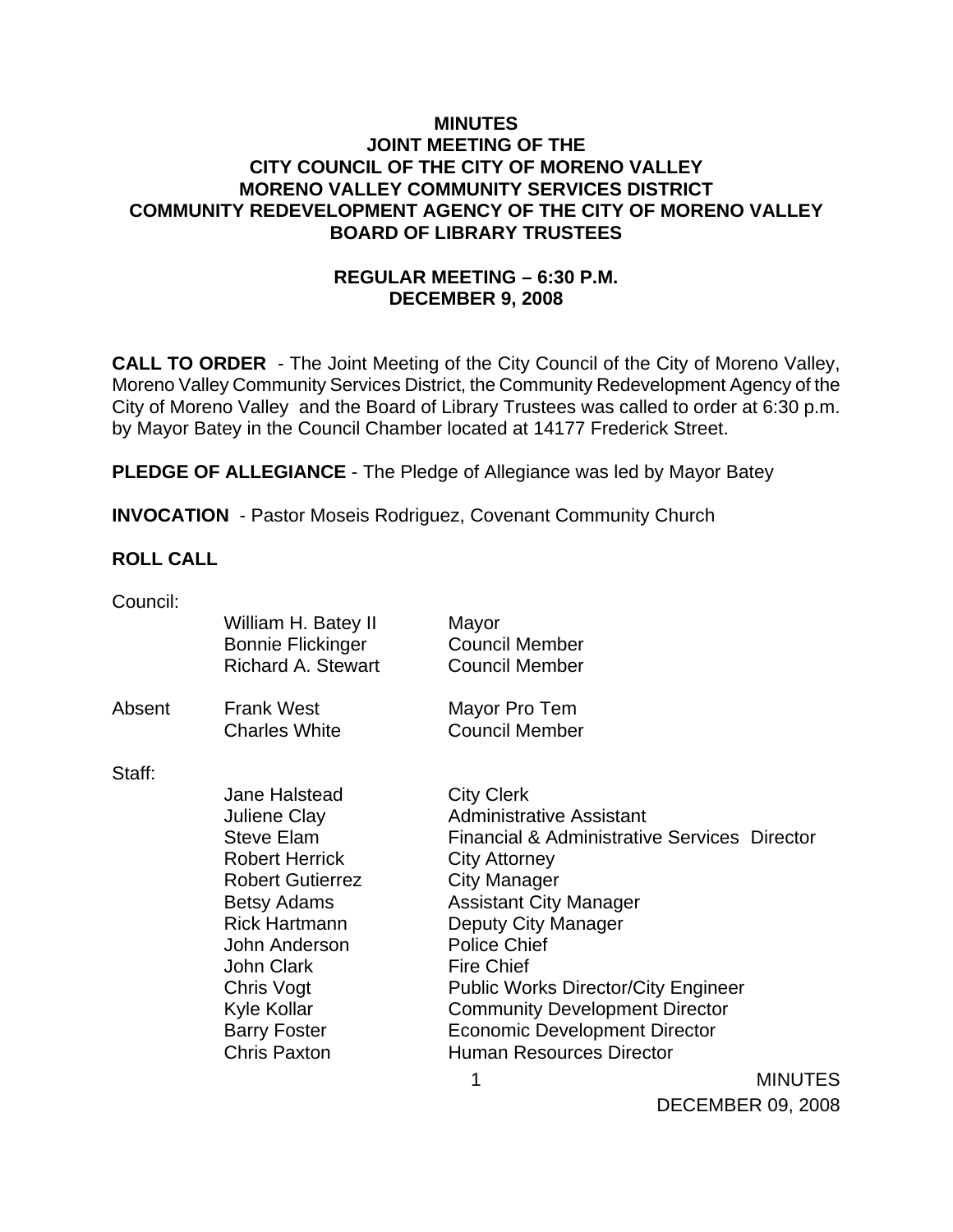Steve Chapman Finance Director

Becky Guillan Library Services Division Manager Mike McCarty Parks & Community Services Director

#### **SPECIAL ORDER OF BUSINESS – 6:30 P.M.**

Mayor Batey opened the agenda item for public comments, which were received from Gil Navarro, Elena Santa Cruz, Raul Wilson, and Deanna Reeder.

1. RESOLUTION CERTIFYING GENERAL MUNICIPAL ELECTION RESULTS (Report of: City Clerk's Department)

**Recommendation:** That the City Council adopt Resolution No. 2008-126 reciting the facts of the General Municipal Election held November 4, 2008, declaring the results and such other matters as provided by law.

#### Resolution No. 2008-126

A Resolution of the City Council of the City of Moreno Valley, California, Reciting the Facts of the General Municipal Election Held November 4, 2008 Declaring the Results and Such Other Matters as Provided by Law

#### **Approved by a 3-0-2 vote. m/Flickinger, s/Stewart, West and White absent.**

2. Swearing-in of Council Members Elect (Report of: City Clerk's Department)

City Clerk Jane Halstead swore in Council Member Jesse L. Molina, Council Member Robin N. Hastings and Mayor William H. Batey II each to serve a four-year term on the City Council.

3. City Council Reorganization - Selection of Mayor and Mayor Pro Tem (Report of: City Clerk's Department)

**Recommendation:** That the City Council conduct the reorganization of the City Council by selecting two Council Members to serve one-year terms respectively as Mayor and Mayor Pro Tem.

 **Council Member Flickinger made a motion, seconded by Council Member Stewart to conduct the selection process by voice vote. Approved by a 5-0 vote.**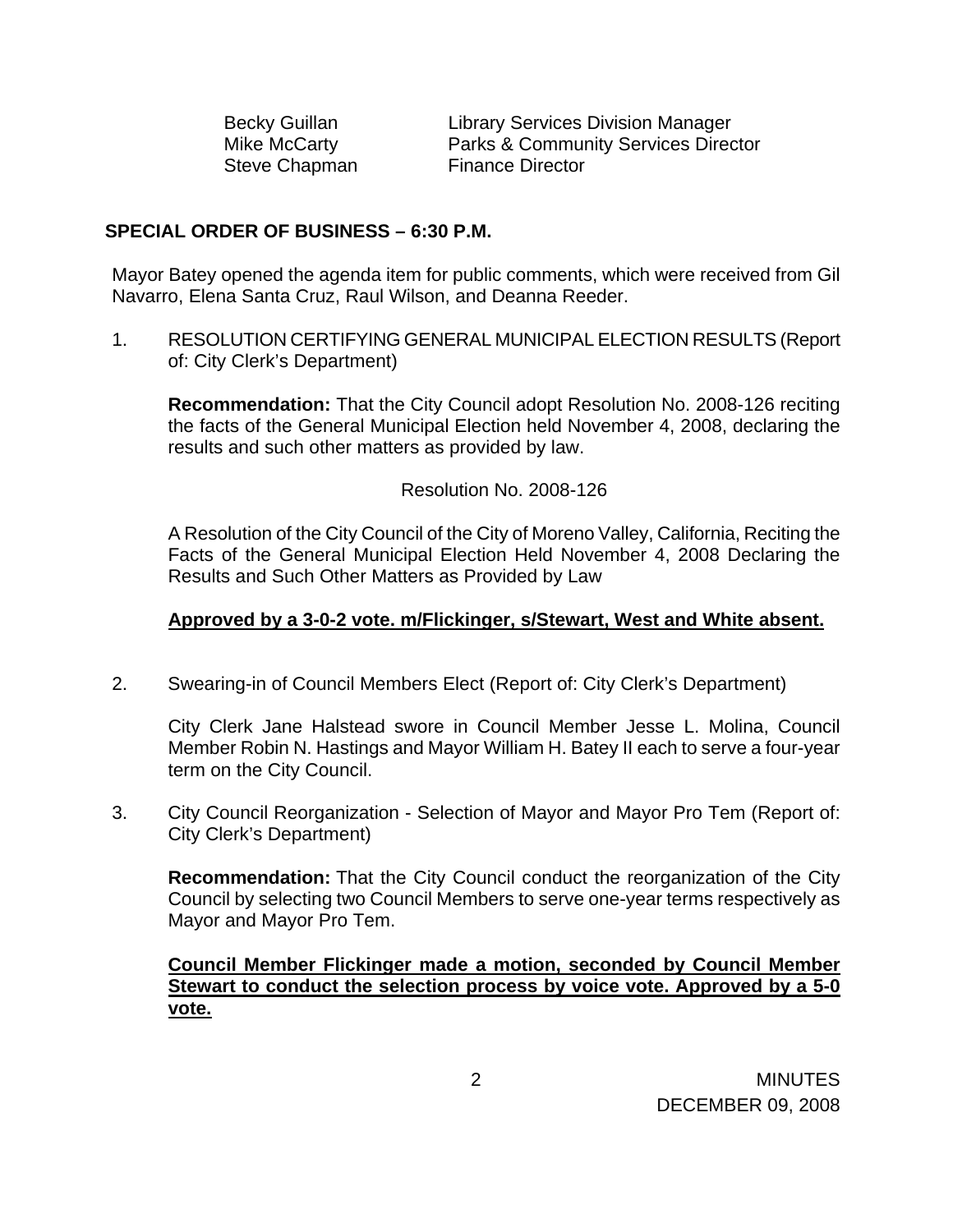**Mayor Batey made a motion to nominate Council Member Stewart as Mayor, seconded by Council Member Flickinger. There were no other motions. Approved by a 5-0 vote.**

**Mayor Batey made a motion to nominate Council Member Flickinger as Mayor Pro Tem, seconded by Council Member Hastings. There were no other motions. Approved by a 5-0 vote.**

### **BREAK**

### **RECONVENE**

### **JOINT CONSENT CALENDARS (SECTIONS A-D) OF THE CITY COUNCIL OF THE CITY OF MORENO VALLEY, MORENO VALLEY COMMUNITY SERVICES DISTRICT, COMMUNITY REDEVELOPMENT AGENCY OF THE CITY OF MORENO VALLEY AND THE BOARD OF LIBRARY TRUSTEES**

Mayor Batey opened the agenda items for the Consent Calendars for public comments; there being none, public comments were closed.

### **A. CONSENT CALENDAR** - **CITY COUNCIL**

- A1. ORDINANCES FIRST READING BY TITLE ONLY Waived reading of all Ordinance Introductions and read by title only.
	- A.2 MINUTES REGULAR MEETING OF NOVEMBER 25, 2008 (Report of: City Clerk Department)

### **Recommendation:**

Approve as submitted.

A.3 CITY COUNCIL REPORTS ON REIMBURSABLE ACTIVITIES (Report of: City Clerk's Department)

#### **Recommendation:**

Receive and file the reports on reimbursable activities for the period of November 19 - December 2, 2008.

A.4 2008 LEGISLATIVE UPDATE (Report of: City Manager's Office)

### **Recommendation:**

Receive and file the informational report.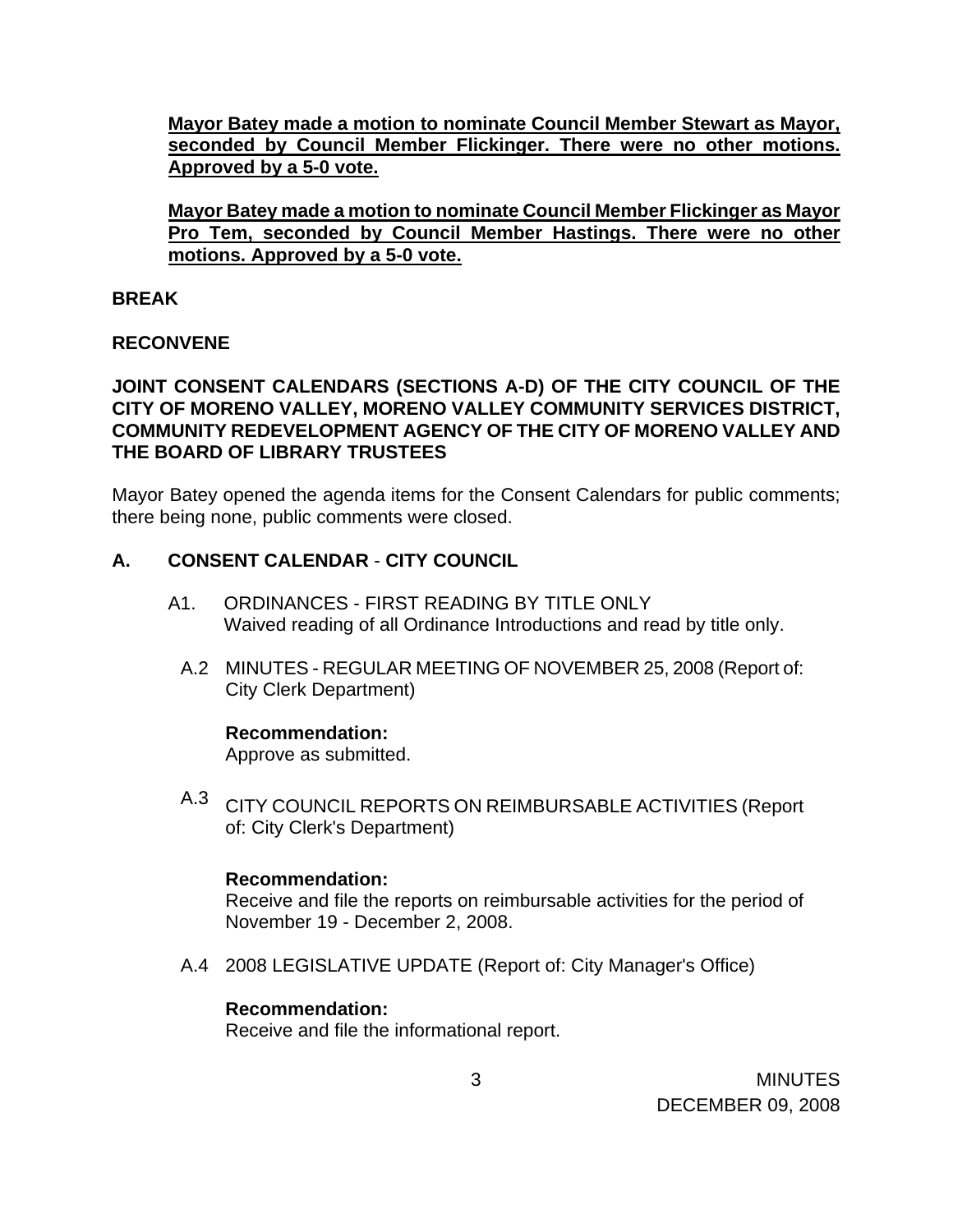A.5 TRACT MAP 22889 – REDUCE FAITHFUL PERFORMANCE BOND AND ADOPT THE RESOLUTION AUTHORIZING ACCEPTANCE OF THE PUBLIC IMPROVEMENTS AS COMPLETE AND ACCEPTING MOONLIGHT DRIVE, HALF-MOON COURT, CONSTELLATION WAY AND THE PORTIONS OF ORION WAY, EMMA LANE, KRAMERIA AVENUE AND INDIAN STREET ASSOCIATED WITH THE PROJECT INTO THE CITY'S MAINTAINED STREET SYSTEM; DEVELOPER – WINDSTORM V, INC., UPLAND, CA 91786 (Report of: Public Works Department)

#### **Recommendation:**

1. Adopt Resolution No. 2008-127 authorizing the acceptance of the public improvements for Tract Map 22889 as complete and accepting Moonlight Drive, Half-Moon Court, Constellation Way and the portions of Orion Way, Emma Lane, Krameria Avenue and Indian Street associated with the project into the City's maintained street system; and

Resolution No. 2008-127

A Resolution of the City Council of the City of Moreno Valley, California, Authorizing the Acceptance of the Public Improvements for Tract Map 22889 as Complete and Accepting Moonlight Drive, Half-Moon Court, Constellation Way and the Portions of Orion Way, Emma Lane, Krameria Avenue and Indian Street Associated with the Project into the City's Maintained Street System.

- 2. Authorize the City Engineer to execute the 90% reduction to the Faithful Performance Bond, exonerate the Material and Labor Bond in 90 days if there are no stop notices or liens on file with the City Clerk, and exonerate the final 10% of the Faithful Performance Bond in one year when all clearances are received.
- A.6 APPROVAL OF CHECK REGISTER FOR OCTOBER, 2008 (Report of: Financial & Administrative Services Department)

### **Recommendation:**

Adopt Resolution No. 2008-128, approving the Check Register for the month of October, 2008 in the amount of \$15,540,976.82.

Resolution No. 2008-128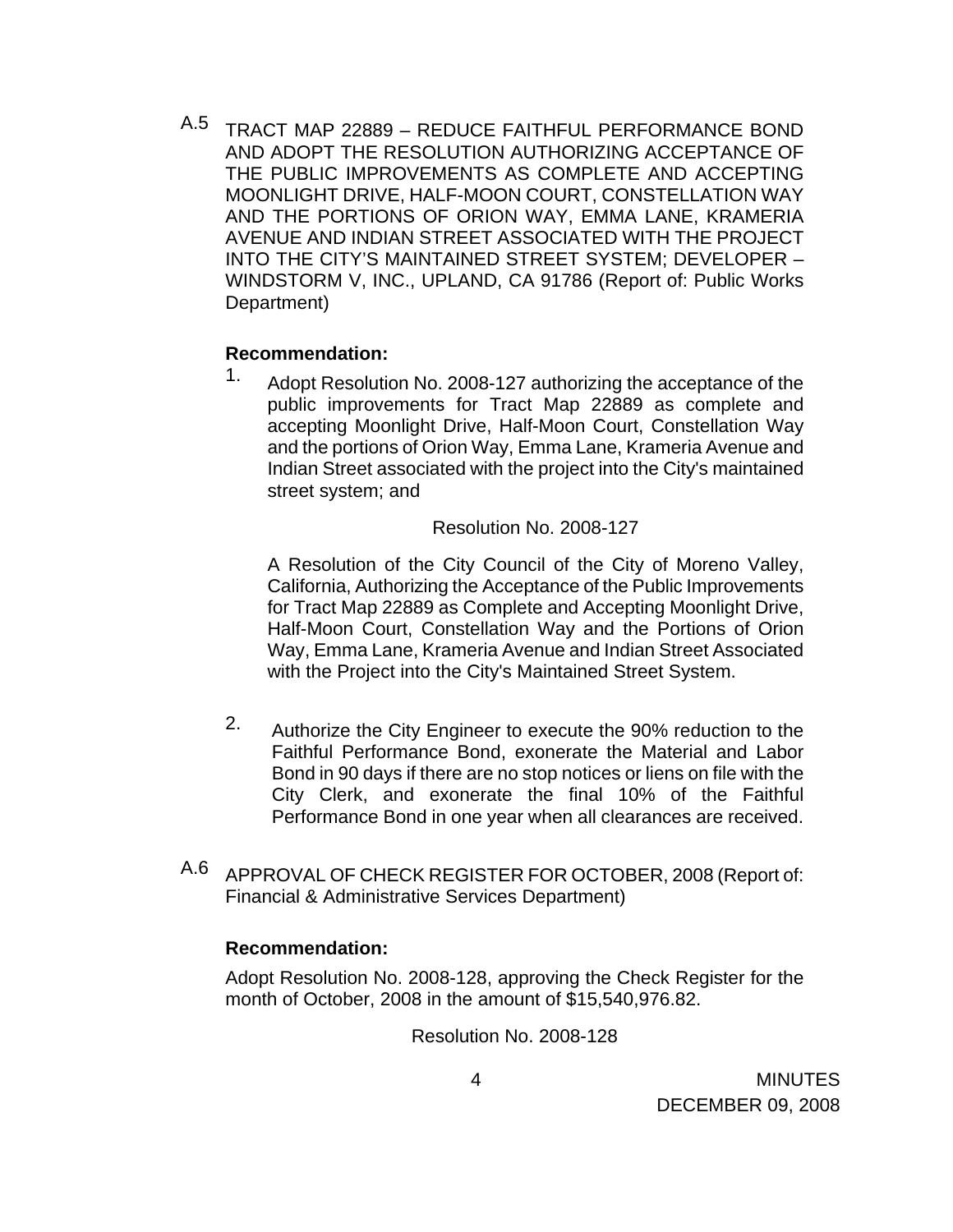A Resolution of the City Council of the City of Moreno Valley, California, Approving the Check Register for the Month of October, 2008.

A.7 ACCEPTANCE OF THE 2008 COPS TECHNOLOGY PROGRAM GRANT (Report of: Police Department)

### **Recommendation:**

- 1. Adopt the proposed use of the 2008 COPS Technology Program Grant;
- 2. Approve acceptance of the 2008 COPS Technology Program Grant in the amount of \$140,295 from the U.S. Department of Justice, Community Oriented Policing Services, and;
- 3. Approve the purchase and installation of Automated License Plate Recognition equipment, digital wireless pole-mounted cameras, digital cameras, an electronic barcode equipment inventory system, 8 GB flash drives, and radio ear pieces.
- A.8 SECOND AMENDMENT TO AGREEMENT FOR PROFESSIONAL CONSULTANT SERVICES FOR PERRIS BOULEVARD WIDENING FROM PERRIS VALLEY STORM DRAIN LATERAL "B" TO CACTUS AVENUE PROJECT NO. 11-41570125 (Report of: Public Works Department)

## **Recommendation:**

- 1. Approve the Second Amendment to Agreement for Professional Consultant Services with LAN Engineering Corporation (LAN), 1887 Business Center Drive, Suite 6, San Bernardino, CA 92408 to provide Phase II - Plans, Specifications, and Estimates (PS&E) and Phase III - Construction Phase Services for the Perris Boulevard Widening from Perris Valley Storm Drain Lateral "B" to Cactus Avenue;
- 2. Authorize the City Manager to execute the Second Amendment to Agreement for Professional Consultant Services with LAN; and
- **MINUTES** DECEMBER 09, 2008 5 3. Authorize an increase to the Purchase Order with LAN in the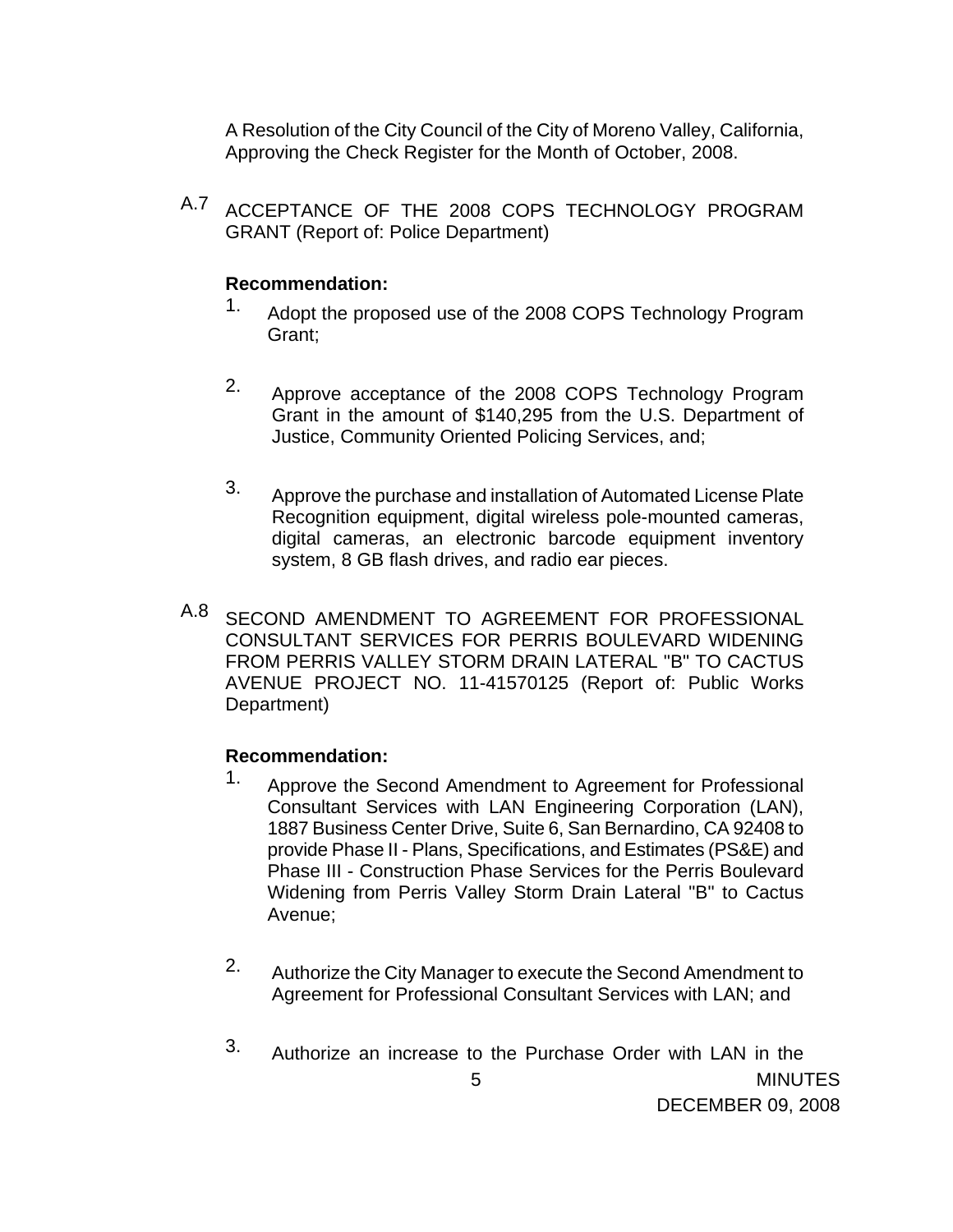amount of \$516,285 when the agreement has been signed by all parties (Account No. 415.70125).

### **B. CONSENT CALENDAR** - **COMMUNITY SERVICES DISTRICT**

- B1. ORDINANCES FIRST READING BY TITLE ONLY Waived reading of all Ordinance Introductions and read by title only.
- B.2 MINUTES REGULAR MEETING OF NOVEMBER 25, 2008 (Report of: City Clerk's Department)

#### **Recommendation:**

Approve as submitted.

B.3 AWARD OF CONTRACT – MORENO VALLEY COMMUNITY SERVICES DISTRICT PROJECT NO. E-1/09 – MAINTENANCE OF HIGH-SERVICE-LEVEL PARKWAY LANDSCAPING AND IRRIGATION – TOWNGATE (Report of: Public Works Department)

### **Recommendation:**

Acting in their capacity as the Board of Directors of the Moreno Valley Community Services District (MVCSD):

- 1. Approve the Agreement for MVCSD Project E-1/09 (the "Agreement") with Spectrum Care Landscape and Irrigation Management, Inc., Foothill Ranch, California;
- 2. Authorize the President of the MVCSD Board to execute said Agreement with Spectrum Care Landscape and Irrigation Management, Inc., and;
- 3. Authorize the Purchasing Division Manager on July 1, 2009, to issue purchase orders to Spectrum Care Landscape and Irrigation Management, Inc. in the amounts of:
	- a. ONE HUNDRED FORTY-EIGHT THOUSAND AND 00/100 (\$148,000.00) DOLLARS for twelve (12) months of base maintenance services; and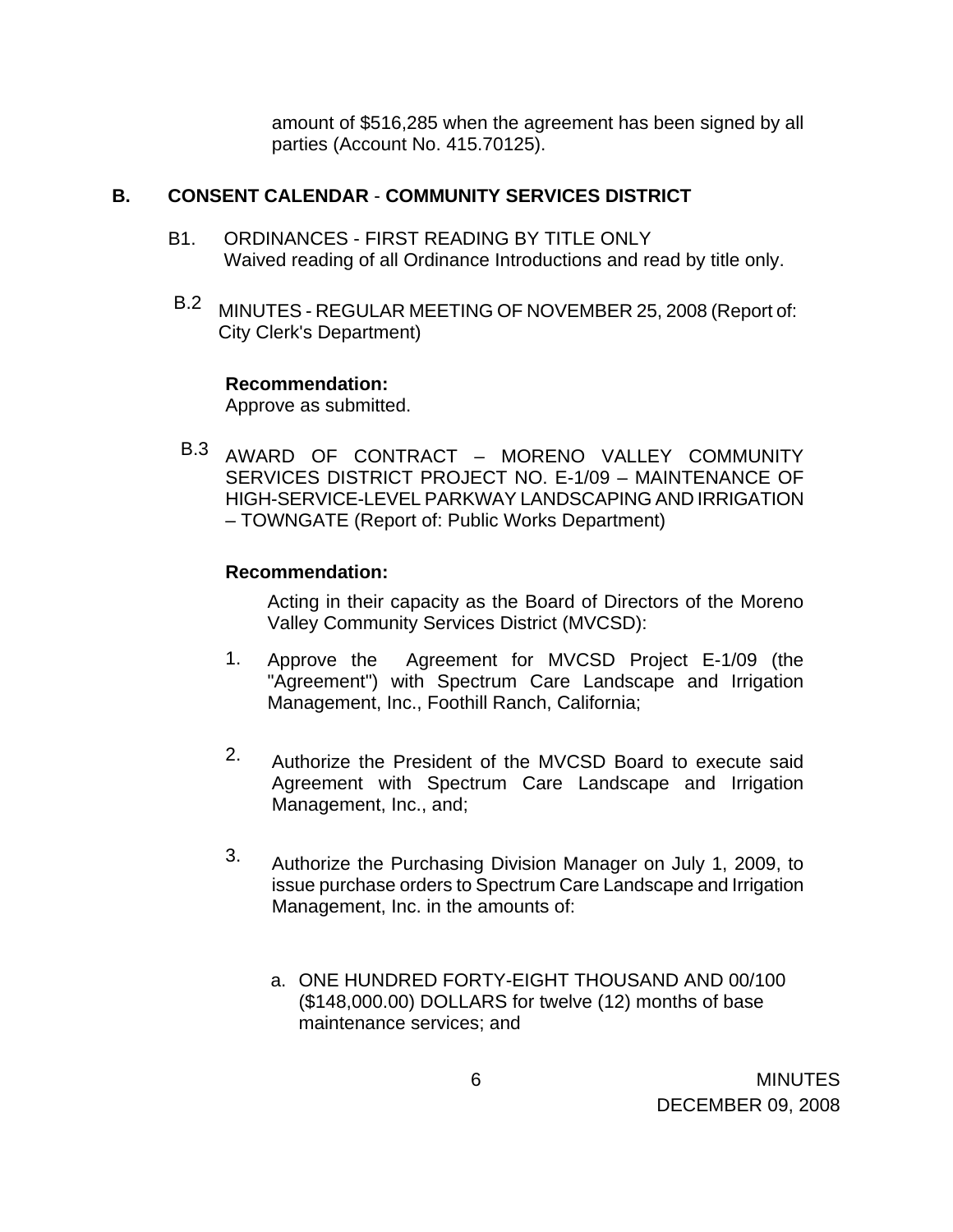b. NINE THOUSAND SIX HUNDRED FIFTEEN AND 00/100 (\$9,615.00) DOLLARS for anticipated Additional Work, per Section 2. Paragraph e. of Agreement Exhibit C.

### **C. CONSENT CALENDAR** - **COMMUNITY REDEVELOPMENT AGENCY**

- C1. ORDINANCES FIRST READING BY TITLE ONLY Waived reading of all Ordinance Introductions and read by title only.
- C.2 MINUTES REGULAR MEETING OF NOVEMBER 25, 2008 (Report of: City Clerk's Department)

**Recommendation:**  Approve as submitted.

# **D. CONSENT CALENDAR** - **BOARD OF LIBRARY TRUSTEES**

- D1. ORDINANCES FIRST READING BY TITLE ONLY Waived reading of all Ordinance Introductions and read by title only.
- D.2 MINUTES REGULAR MEETING OF NOVEMBER 25, 2008 (Report of: City Clerk's Department)

### **Recommendation:**

Approve as submitted.

**Joint Consent Calendar Items A1 – D2, except Items A2, B2, C2 and D2 (Minutes), approved by a 5-0 vote. m/Flickinger, s/Hastings.**

**Council Member Flickinger made a motion to approve Items A2, B2, C2 and D2 (Minutes), seconded by Council Member Stewart. Approved by a 3-0-2 vote, Hastings and Molina abstained.**

- **E. PUBLIC HEARINGS** 
	- E1. A PUBLIC HEARING REGARDING PA08-0071 AND P08-089, A GENERAL PLAN AMENDMENT AND SPECIFIC PLAN AMENDMENT TO CHANGE THE LAND USE OF FOUR PARCELS FROM COMMUNITY COMMERCIAL (CC) TO RESIDENTIAL/OFFICE (R/O) AND VILLAGE OFFICE/RESIDENTIAL (VOR) UNDER THE VILLAGE SPECIFIC PLAN (SP 204). THE PARCELS ARE LOCATED AT 12411, 12425, 12437 AND 12449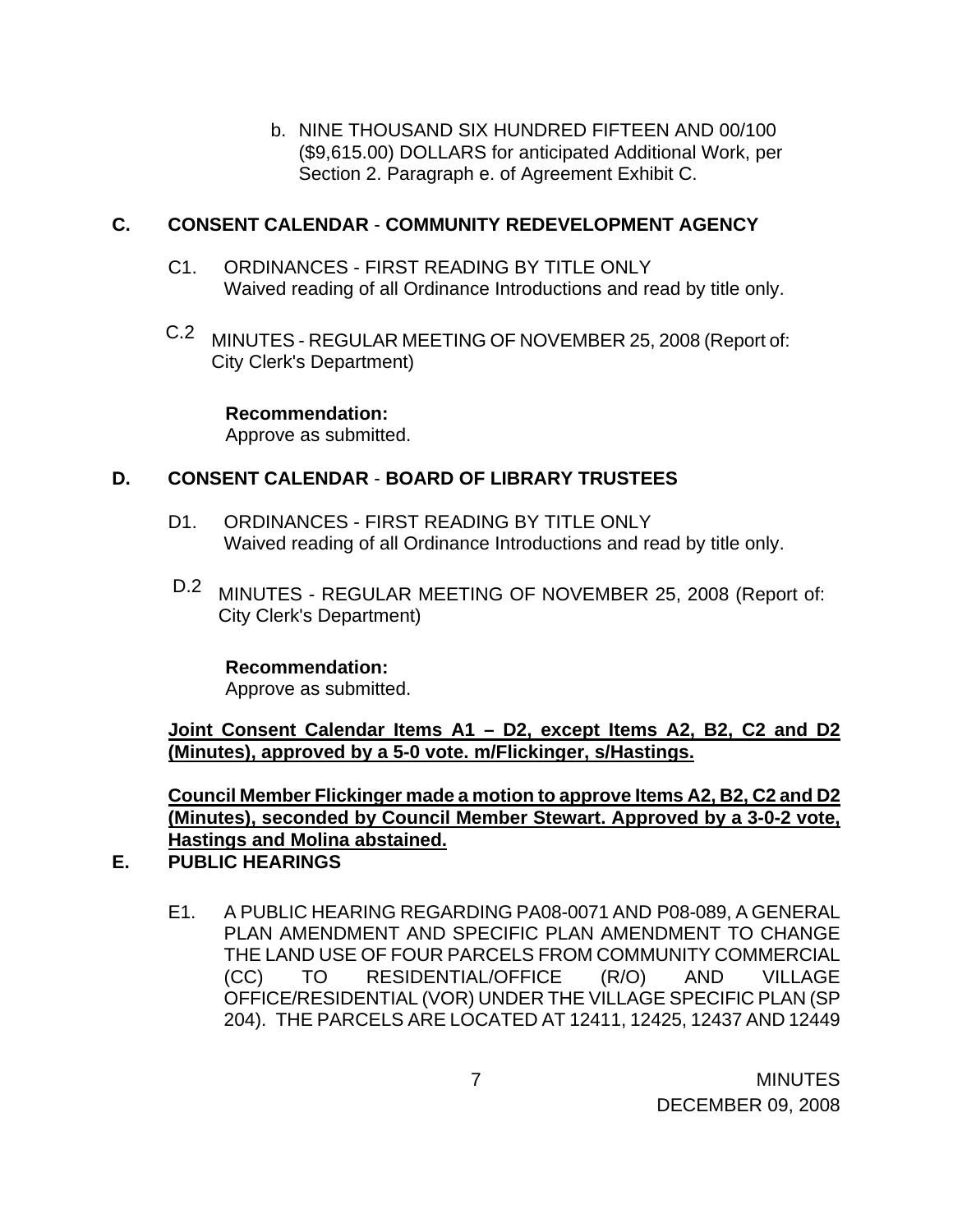LORAINE TERRACE AND ALL HAVE EXISTING SINGLE FAMILY RESIDENCES. (Report of: Community Development Department)

 Mayor Batey opened the public testimony portion of the public hearing; there being none, public testimony was closed.

 1. Recognize that PA08-0071 (General Plan Amendment) and P08-089 (Specific Plan Amendment) qualify as exemptions in accordance with CEQA Guidelines, Section 15305 (Minor Alterations in Land Use Limitation);

### **Approved by a 5-0 vote. m/Stewart, s/Batey.**

2. Introduce Ordinance No. 783 approving a Specific Plan Amendment (P08-089) to change the land use from Community Commercial (CC) to Village Office/Residential (VOR) within the Village Specific Plan (SP 204) based on the findings in the Ordinance; and

### Ordinance No. 783

An Ordinance of the City Council of the City of Moreno Valley, California, Approving P08-089 (Specific Plan Amendment) to Change the Land Use District from Community Commercial (CC) to Village Office/Residential (VOR) within the Village Specific Plan (SP 204) for Four Parcels Located at 12411, 12425, 12437 and 12449 Loraine Terrace.

## **Approved by a 5-0 vote. m/Batey, s/Flickinger.**

3. Approve Resolution No. 2008-129 approving PA08-0071, thereby establishing General Plan Land Use Map designations for certain properties as described in the Resolution, and the revised General Plan Maps as attached to the Resolution as Exhibit A.

Resolution No. 2008-129

A Resolution of the City Council of the City of Moreno Valley Recommending that the City Council Approve Application Numbers PA08-0071 (General Plan Amendment) and P08-089 (Specific Plan Amendment) to Change the Land Use From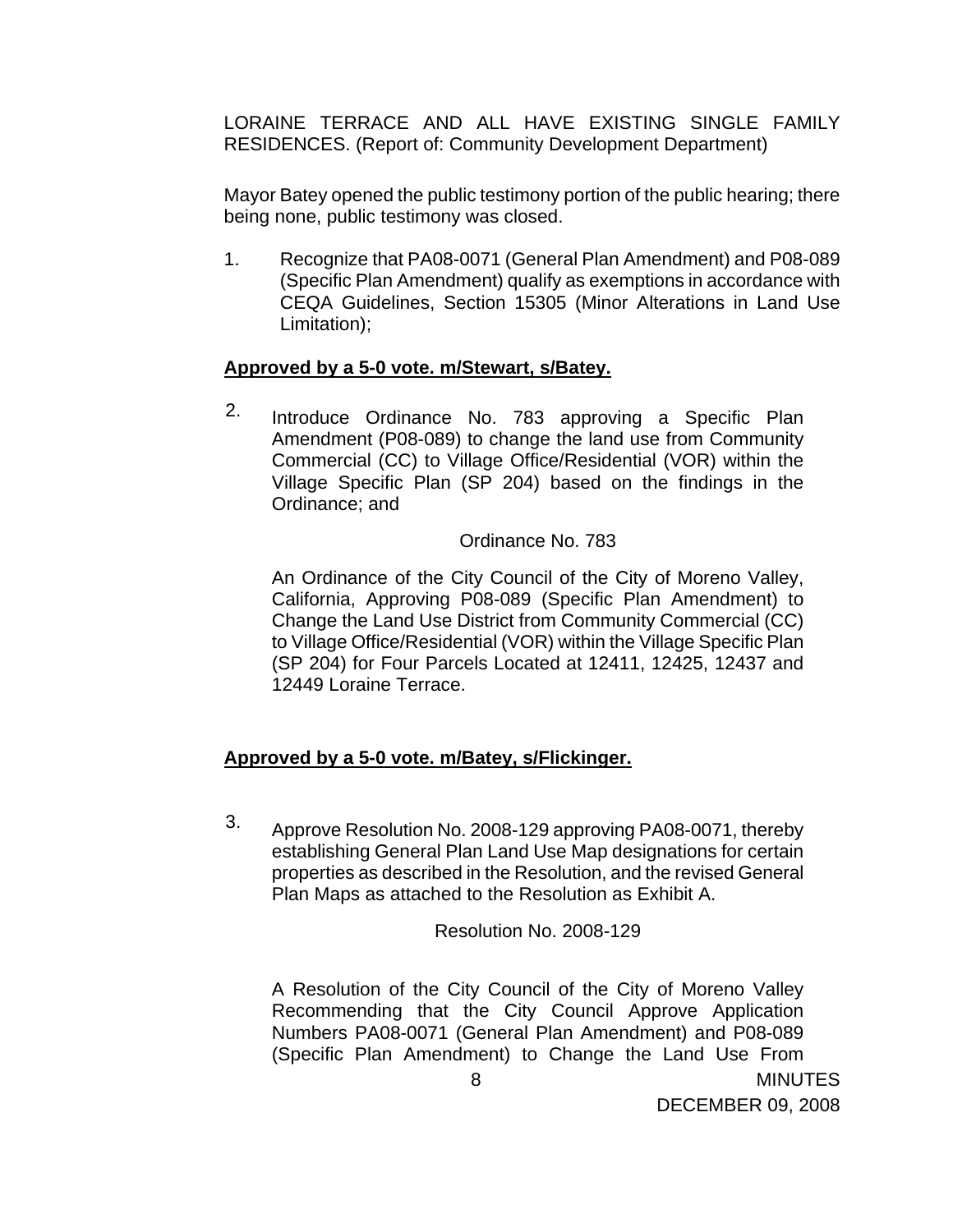Community Commercial (CC) to Residential/Office (R/O) in the General Plan and Village Office/Residential (VOR) within the Village Specific Plan (SP 204) for 12411, 12425, 12437 and 12449 Loraine Terrace.

#### **Approved by a 5-0 vote. m/Batey, s/Flickinger.**

E2. PUBLIC HEARING REGARDING MAIL BALLOT PROCEEDINGS FOR: PARK PLACE REALTY (APN 479-030-048) - BALLOTING FOR NPDES; TPM 33152 - BALLOTING FOR NPDES AND CSD ZONE M; TWO-BUILDING COMMERCIAL CENTER (APN 484-020-007) - BALLOTING FOR NPDES AND CSD ZONE M; AND RITE AID PHARMACY (APN 478-070- 025) - BALLOTING FOR NPDES AND CSD ZONE M (Report of: Public Works Department)

 Mayor Batey opened the public testimony portion of the public hearing; there being none, public testimony was closed.

1. Staff recommends that the Mayor and Members of the City of Moreno Valley City Council, after conducting the public hearing and accepting public testimony:

a. Direct the City Clerk to tabulate the National Pollutant Discharge Elimination System (NPDES) ballots for Park Place Realty — Assessor Parcel Map (APN) 479-030-048, Tentative Parcel Map (TPM) 33152, Two-Building Commercial Center - APN 484-020-007, and Rite Aid Pharmacy - APN 478-070-025;

### **Approved by a 5-0 vote. m/Stewart, s/Flickinger.**

City Clerk announced results as follows:

Park Place Realty, NPDES – passes

TPM 33152, NPDES – passes

Two-Building Commercial Center (NPDES) – passes

Rite Aid Pharmacy (NPDES) - passes

b. Verify and accept the results of the mail ballot proceedings as identified on the Official Tally Sheet and attached APN listing;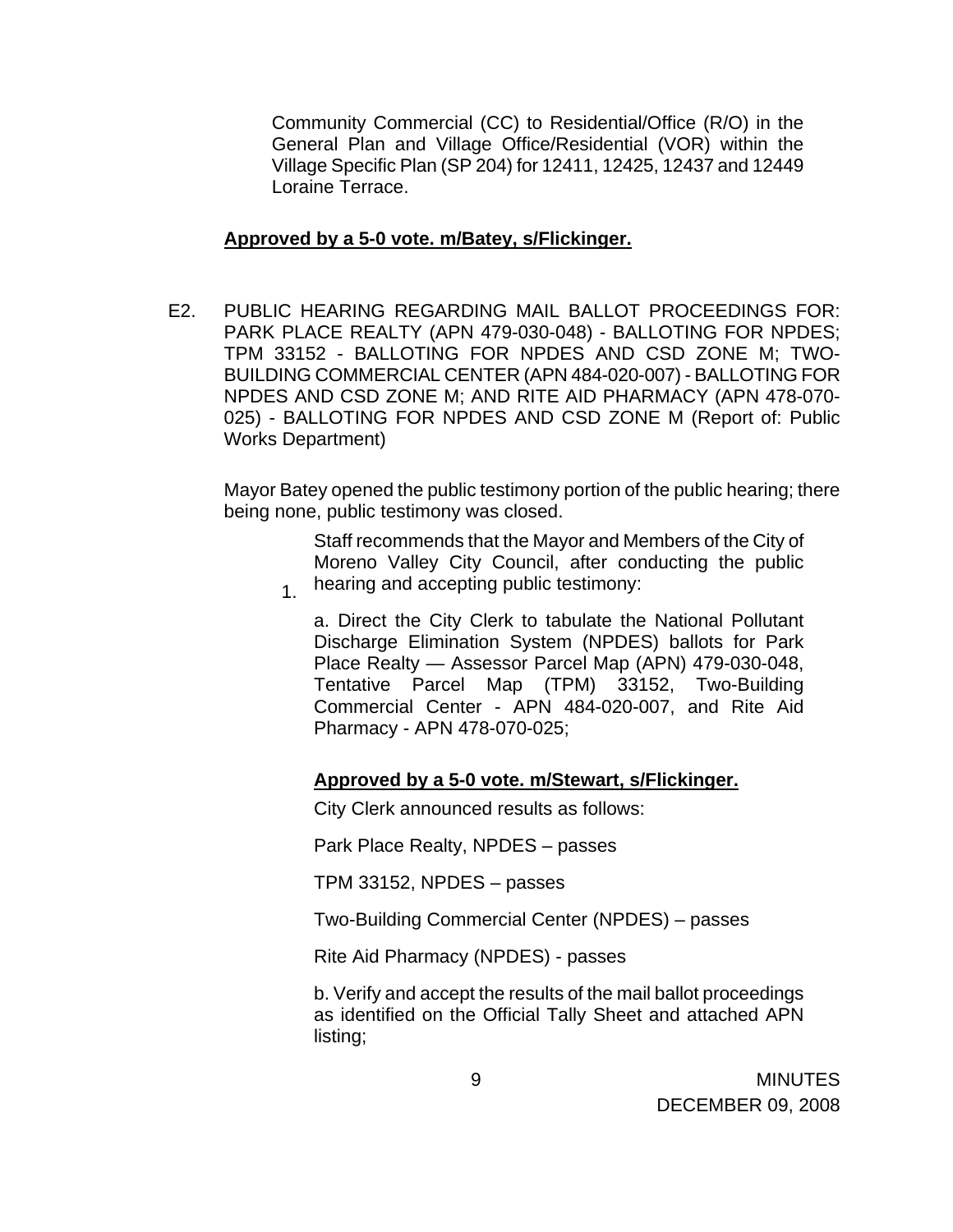c. Receive and file with the City Clerk's office the accepted Official Tally Sheet and APN listing; and

d. If approved, authorize and impose the NPDES maximum commercial/industrial regulatory rate to Park Place Realty, TPM 33152, Two-Building Commercial Center, and Rite Aid Pharmacy.

### **Approved by a 5-0 vote. m/Stewart, s/Flickinger.**

2. Staff recommends that the President and Members of the Board of Directors of the Moreno Valley CSD (CSD Board), after conducting the public hearing and accepting public testimony:

a. Direct the Secretary of the CSD Board (City Clerk) to tabulate the CSD Zone M ballot for TPM 33152, Two-Building Commercial Center, and Rite Aid Pharmacy;

### **Approved by a 5-0 vote. m/Batey, s/Flickinger.**

City Clerk announced the results as follows:

TPM 33152 (CSD Zone M) – passes

Two-Building Commercial Center (CSD Zone M) – passes

Rite Aid Pharmacy (CSD Zone M) - passes

b. Verify and accept the result of the mail ballot proceeding as identified on the Official Tally Sheet and attached APN listing;

c. Receive and file with the City Clerk's office the accepted Official Tally Sheet and APN listing; and

d. If approved, authorize and impose the CSD Zone M (Commercial, Industrial, and Multifamily Improved Median Maintenance) annual charge for TPM 33152, Two-Building Commercial Center, and Rite Aid Pharmacy.

### **Approved by a 5-0 vote. m/Stewart, s/Flickinger.**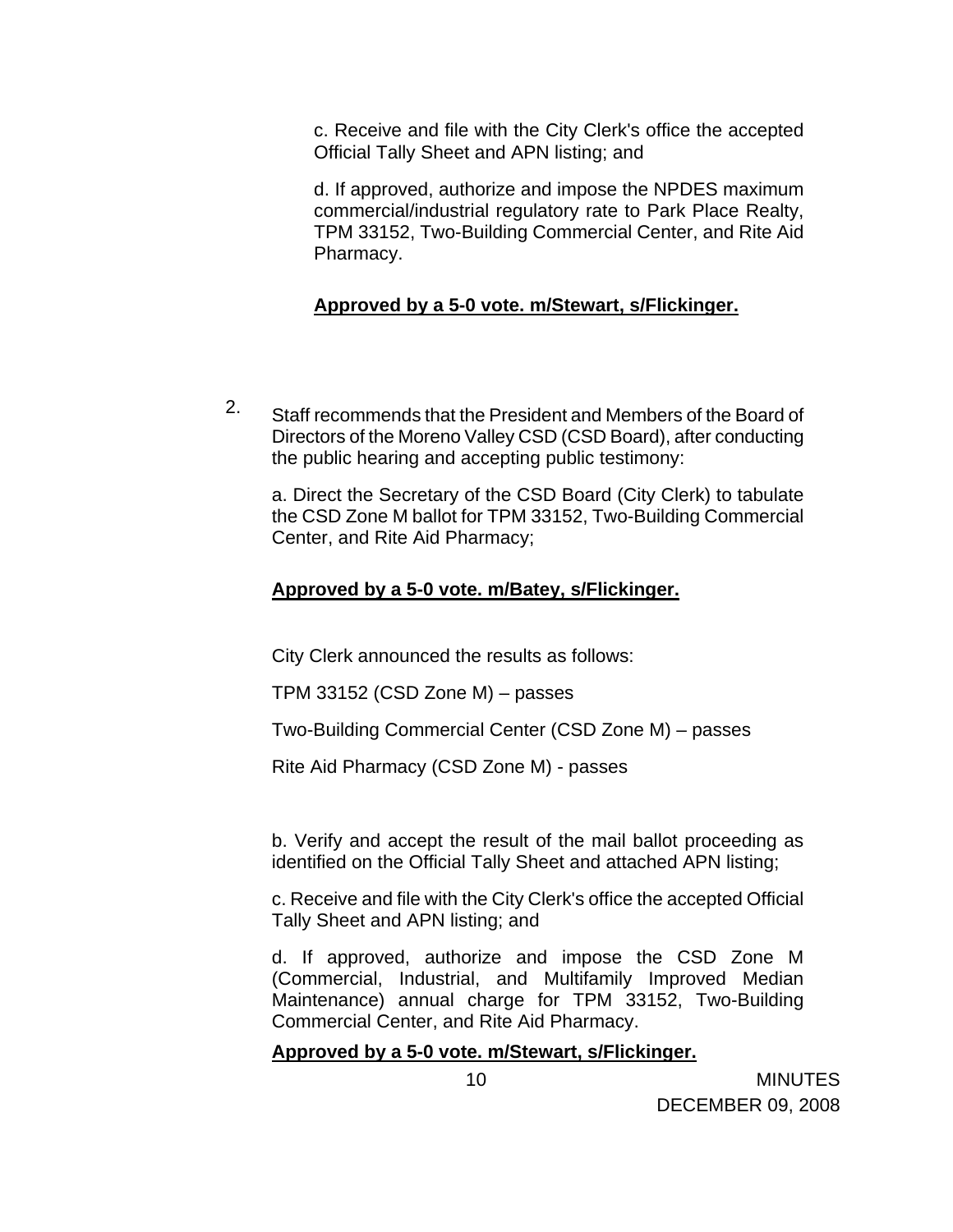# **F. ITEMS REMOVED FROM CONSENT CALENDARS FOR DISCUSSION OR SEPARATE ACTION**

None

## **G. REPORTS**

- G.1 CITY COUNCIL REPORTS ON REGIONAL ACTIVITIES (Informational Oral Presentation - not for Council action)
	- a. Report on March Joint Powers Commission (MJPA) by Council Member Stewart

 Council Member Stewart reported on the presentation made by the State Parole Department during the last JPA meeting. The reported number of parolees living in Moreno Valley was incorrect. This mistake has been corrected. Is against building a residential facility treating parolees at March. Will make sure that the interest of the City of Moreno Valley is protected.

G.2 APPOINTMENT TO THE PARKS AND RECREATION COMMISSION (Report of: City Clerk's Department)

### **Recommendation that the City Council**

- 1. Appoint one member to the Parks and Recreation Commission with a term expiring June 30, 2010;
- 2. If appointment is not made, declare the position vacant and authorize the City Clerk to re-notice the position as vacant.

Mayor Batey opened the agenda item for public comments; there being none, public comments were closed.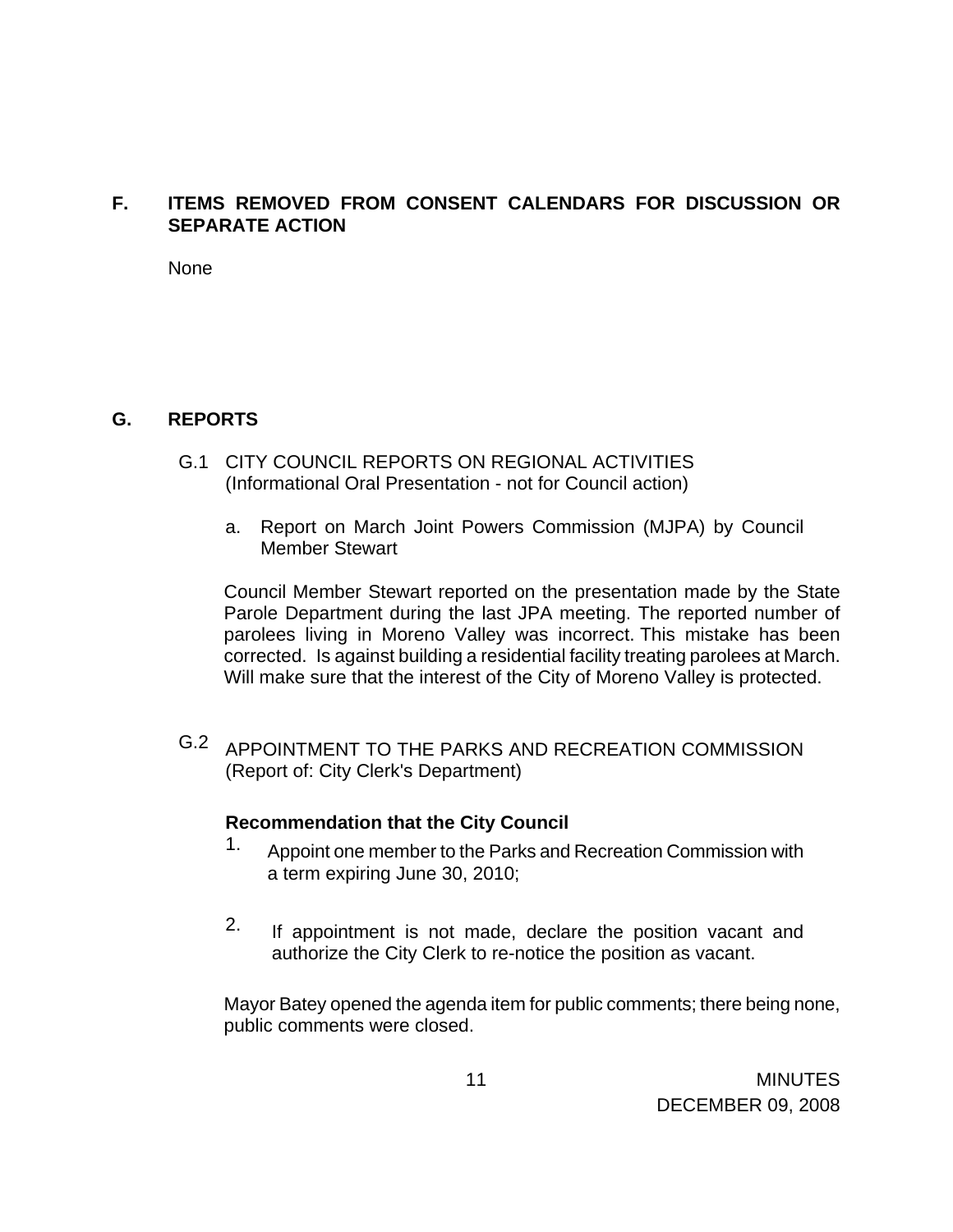# **Approved to appoint Virgil L. Chancy by a 5-0 vote. m/Flickinger, s/Batey.**

G.3 CITY MANAGER'S REPORT (Informational Oral Presentation - not for Council action)

City Manager announced the following:

- 1. Mayor's Cup Golf Tournament raised just under \$62,000 for the MV Community Foundation for the benefit of the new main library building. Over the last two years, a total of approximately \$244,000 has been raised for the new library
- 2. The City employees raised over \$45,000 during the 2008 Employee Giving Campaign for the benefit of the United Way of the Inland Valleys and Community Health Charities
- 3. The MV Animal Shelter is participating in "Home 4 the Holidays" pet adoption campaign since October 1, 2008. The shelter placed 264 dogs and 73 cats. The adoption campaign will continue until January 5, 2009
- 4. Steve Chapman is retiring after serving as Moreno Valley's Finance Director for more than 11 years. Wished him good luck

# **H. LEGISLATIVE ACTIONS**

ORDINANCES - 1ST READING AND INTRODUCTION – NONE

ORDINANCES - 2ND READING AND ADOPTION – NONE

ORDINANCES - URGENCY ORDINANCES – NONE

RESOLUTIONS – NONE

## PUBLIC COMMENTS **ON ANY SUBJECT NOT ON THE AGENDA** UNDER THE JURISDICTION OF THE CITY COUNCIL ARE AS FOLLOWS:

## Raul Wilson

- 1) Transparency of Council meetings
- 2) Need for new businesses and jobs

### William Arsenault

1) Warehouses on the east side of Moreno Valley

### **Steven Crews**

1) Distribution centers on the east end of the City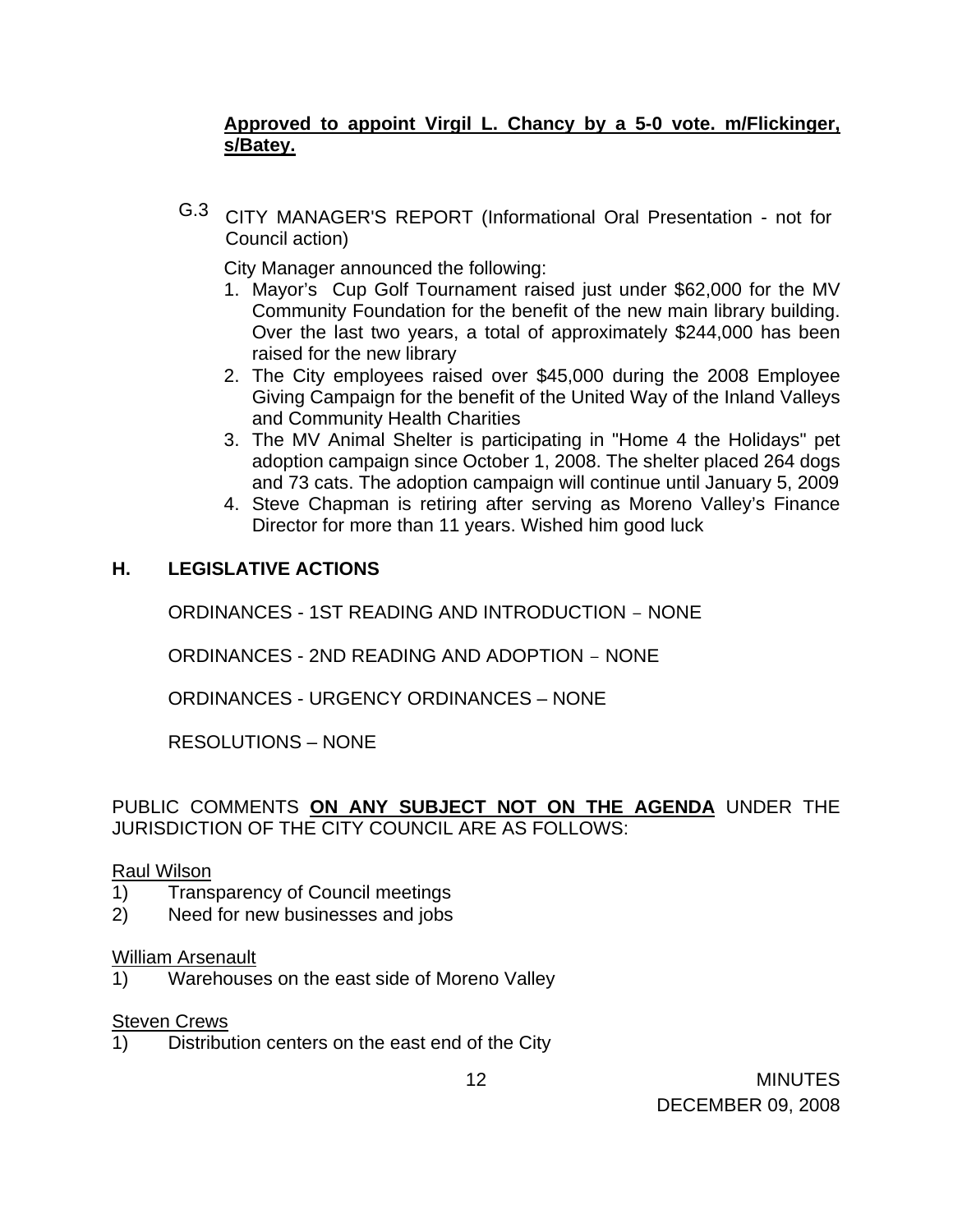### Deanna Reeder

1) Environmental Impact Review for Skechers – ten days is not enough time to review it

## Mike Rios

- 1) Congratulated newly elected Council members
- 2) Looking forward to having an open dialogue with council members
- 3) Need to revise banner/advertising rules to keep the small businesses in the City

### Pete Bleckert

- 1) Congratulated newly elected Council members
- 2) Road issues

## **CLOSING COMMENTS AND/OR REPORTS OF THE CITY COUNCIL, COMMUNITY SERVICES DISTRICT, OR COMMUNITY REDEVELOPMENT AGENCY**

## Council Member Molina

- 1) Thanked constituents for electing him
- 2) Stated that he has an open door policy and will work together with the community
- 3) Pledged to clean up District 1; asked for the records of fines on Bank of America property (trash problem)

## Council Member Hastings

- 1) Thanked everyone for support
- 2) Stated that the Council has to work together, be innovative and creative in this economic downturn and keep the City sustainable

## Council Member Stewart

- 1) Stated that the City's banner ordinance is based on the small business owners' recommendations; a small business owners task force can be activated again to look into this issue
- 2) The issue of trash on the Bank of America property staff is working on this issue (the ownership was changed); stated that clean up is a high priority issue
- 3) Welcomed the new Council members
- 4) Announced that a free Christmas concert performed by the Rancho Belago Wind Symphony is scheduled on December 11 at the Conference and Recreation Center

## Council Member Flickinger

- 1) Welcomed the new Council members; looks forward to working together
- 2) Looks forward to meeting with Mike Rios to discuss small business issues
- 3) Excited about election 75% of the voters in Riverside County voted outstanding turnout; hopes this trend will continue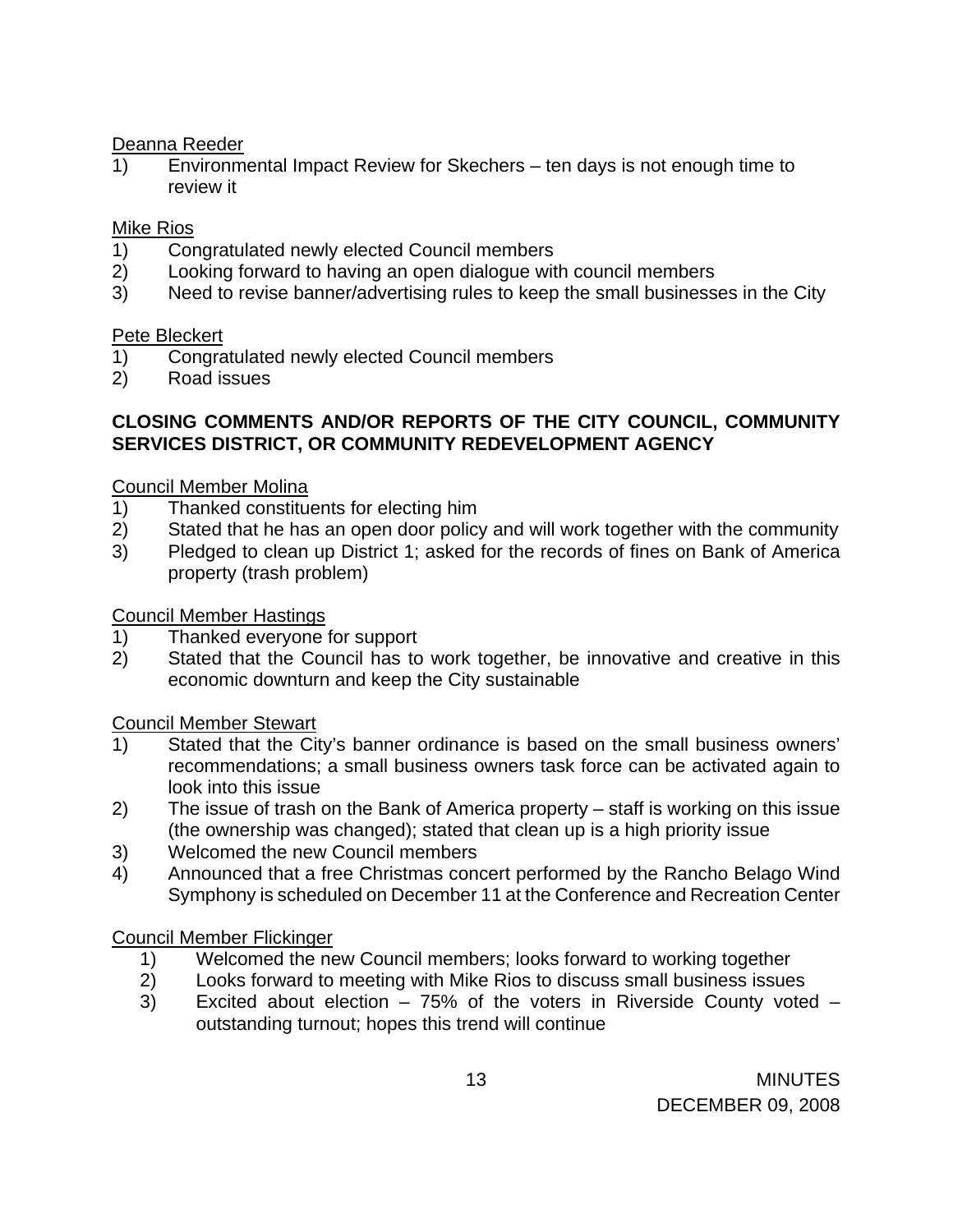4) Encouraged residents to watch children singing Holidays songs during the Special Presentation of tonight's meeting

## Mayor Batey

- 1) Congratulated and welcomed new Council members
- 2) The election season was unusual and contested; 2009 is the time for healing and focusing on current issues
- 3) Regarding the sign ordinance the Chamber is going to be leading the efforts to help small businesses
- 4) Regarding crime– had a meeting with the Chief of Police, representatives from School Districts and Cops and Clergy; working to bring forward a resolution to memorialize the commitment and dedication to take the neighborhoods back; will have meetings with communities to identify problems and to focus resources better; will hold criminals accountable for their actions
- 5) Talked to principals about the after school programs; these programs are vital for communities and are at no cost to the families, the City and school districts
- 6) Wished everyone a very safe holiday season
- 7) Mayor's Gala was held last Saturday; staff did an excellent job
- 8) On Sunday, the Police Department organized a Christmas reception for 38 families with catered meals, gifts for children and with meals for Christmas dinner; it was a very special event
- 9) Firefighters are collecting toys to be given out to children the last week prior to Christmas; encouraged everyone to extend the helping hand to others

# **CLOSED SESSION**

The City Attorney announced that the following item needs to be added to the Closed Session agenda as the need to take action came to the attention after the agenda was posted:

- 1) SECTION 54956.9(a) CONFERENCE WITH LEGAL COUNSEL EXISTING LITIGATION
	- a) Case: Tovey/Schultz Construction, Inc. Court: Riverside Superior Court Case No.: RIC500198

## **Approved by a 5-0 vote. m/Batey, s/Flickinger.**

The Closed Session was held in the City's Manager's Conference Room pursuant to Government Code: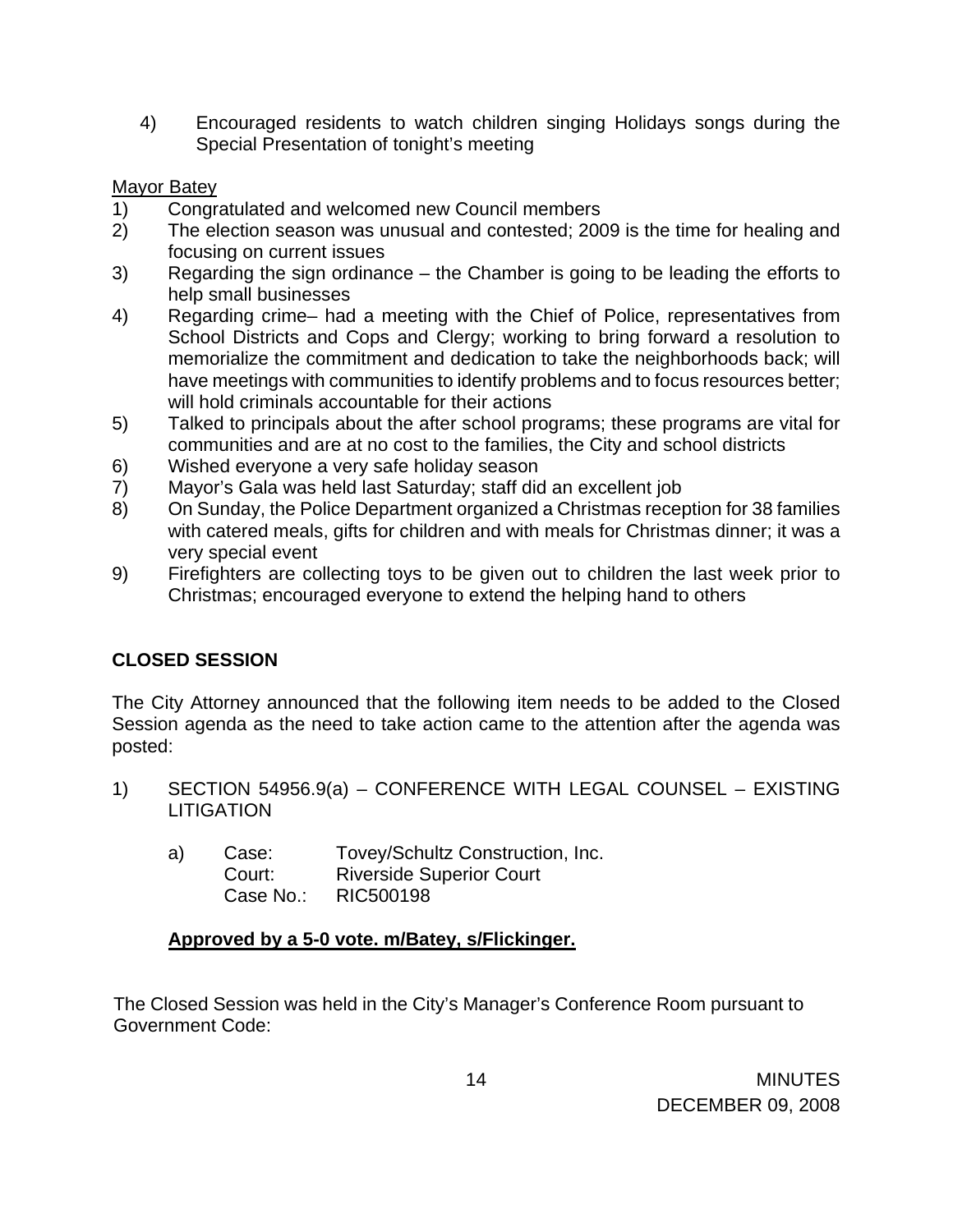1 SECTION 54956.9(b)(1) - CONFERENCE WITH LEGAL COUNSEL - SIGNIFICANT EXPOSURE TO LITIGATION

Number of Cases: 2

2 SECTION 54956.9(c) - CONFERENCE WITH LEGAL COUNSEL - INITIATION OF LITIGATION

Number of Cases: 2

- 3 SECTION 54957.6 LABOR NEGOTIATIONS
	- a) Agency Representative: Robert G. Gutierrez Employee Organization: MVCEA
	- b) Agency Representative: Robert G. Gutierrez Employee Organization: MVMA
	- c) Agency Representative: Robert G. Gutierrez Employee Organization: Moreno Valley Confidential Management Employees

# **REPORT OF ACTION FROM CLOSED SESSION, IF ANY, BY CITY ATTORNEY**

None

## **ADJOURNMENT**

There being no further business to conduct, the meeting was adjourned at 9:42 p.m. by unanimous informal consent.

Submitted by:

\_\_\_\_\_\_\_\_\_\_\_\_\_\_\_\_\_\_\_\_\_\_\_\_\_\_\_\_\_\_\_\_\_\_

Jane Halstead, City Clerk, CMC Secretary, Moreno Valley Community Services District Secretary, Community Redevelopment Agency of the City of Moreno Valley Secretary, Board of Library Trustees

Approved by: